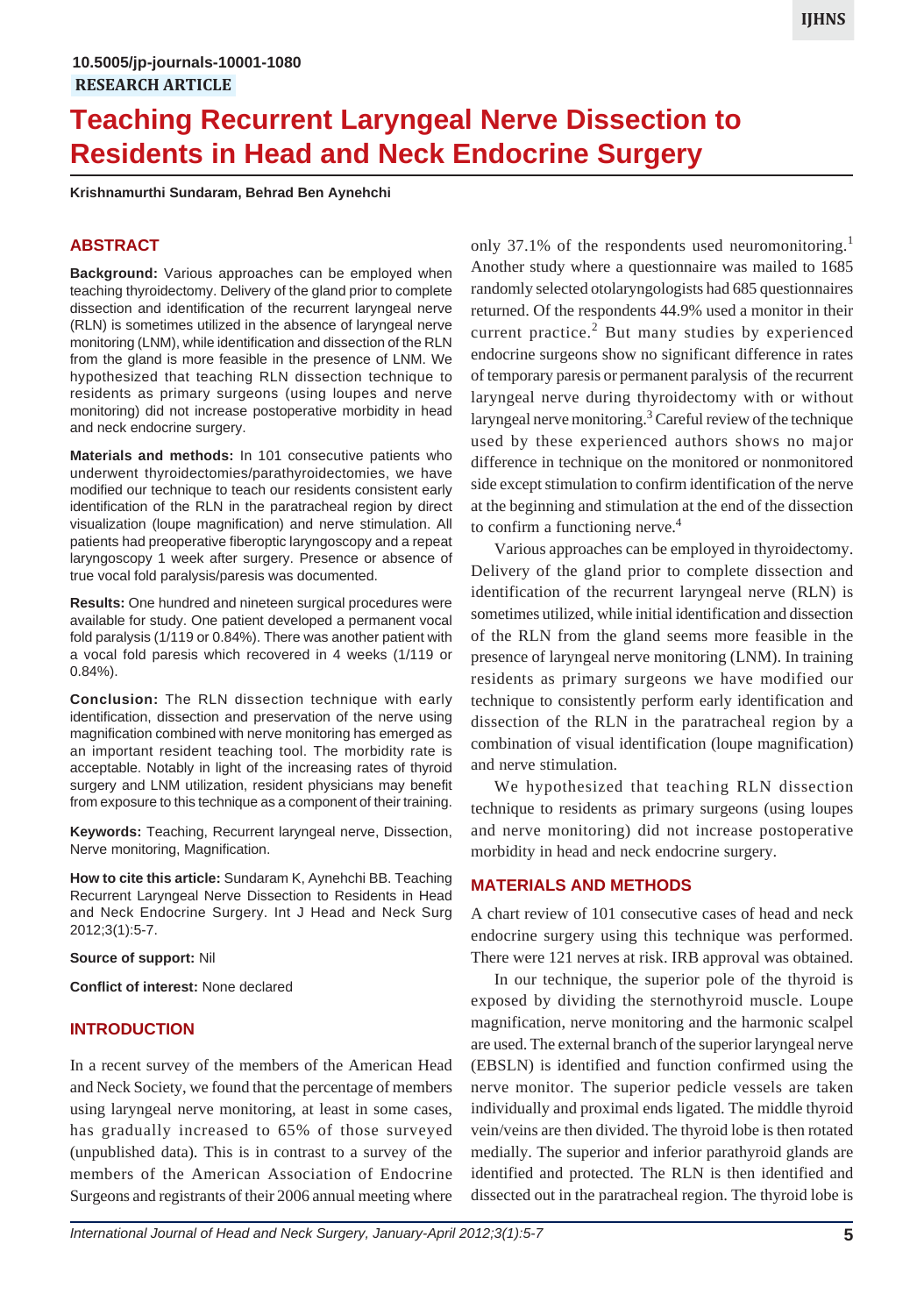then dissected away from the nerve, as in a parotidectomy, using magnification and nerve monitoring. This technique is similar to the one described by Randolph et al.<sup>5</sup> The RLN and its branches are dissected and preserved. The integrity of the motor division is confirmed with Prass probe stimulation. Even with large substernal goiters, the RLN is completely dissected away and protected before delivering the substernal component with blunt dissection. All patients had preoperative fiberoptic laryngoscopy and a repeat laryngoscopy 1 week after surgery. Presence or absence of true vocal fold paralysis/paresis was documented.

## **RESULTS**

One hundred and nineteen surgical procedures in 101 patients were available for study. Two patients were excluded (one with preoperative vocal fold paralysis and one with ventilator-dependent respiratory failure). Patients' age ranged from 26 to 80 years. There were 22 males (22%) and 79 females (78%). There were 18 Caucasian patients (18%), 58 African-Americans (57%), 21 Hispanics (21%) and 4 Asians (4%). There were 20 total thyroidectomies: 15 for malignancy and five for benign disease; six substernal goiters, one revision thyroidectomy and 10 parathyroidectomies. One patient developed a permanent vocal fold paralysis (1/119 or 0.84%). The nerve section was discovered as it was being dissected off a substernal goiter. It was a ventrally placed nerve which did not respond to stimulation. It was immediately repaired using the ansa cervicalis. Patient's postoperative voice and swallowing function was acceptable and she did not require further surgical procedures. There was one patient with an unexplained vocal fold paresis which recovered in 4 weeks (1/119 or 0.84%).

#### **DISCUSSION**

There is anatomic variability in the presentation of the EBSLN as documented by Cernea.<sup>6</sup> There are multiple

variations of the RLN as described by Randolph<sup>7</sup> (Figs 1) and 2). In a cadaver dissection, Yalcin et al have described branching in  $85.4\%$  of the RLN. $8$  Usually, there are two divisions but on occasion there can be three divisions. These divisions can further subdivide before entering the larynx. The anterior division is considered the motor division but in some cases it is the posterior division that responds to stimulation. Because of these variations which cannot be predicted preoperatively, early identification of the RLN using magnification and nerve monitoring gives us the best chances of obtaining an optimum outcome. As the nerve is identified in the paratracheal region and the various divisions traced, the integrity of the motor division is confirmed by stimulation. To ensure protection of the nerve, the thyroid or the parathyroid gland is dissected away from the nerve before the gland is mobilized. Injury to the nerve can be immediately identified and repaired as was the case in one patient in our series where the ansa cervicalis was anastomosed to the RLN. In our recent systematic review of laryngeal reinnervation techniques, we did not find the superiority of any one technique. The specific method used is dictated by anatomic limitations.<sup>9</sup>

Intraoperative RLN monitoring is not considered the standard of care. It has its pitfalls and has a learning curve.<sup>10</sup> Improper positioning of the electromyographic endotracheal tube (EMG-ET) can give rise to complications.<sup>11</sup> When routine use of the EMG-ET is part of their training, residents quickly become familiar with these issues. Combining early identification, magnification and nerve monitoring, the RLN dissection technique is emerging as an important teaching tool in head and neck endocrine surgery. The incidence of temporary paresis was acceptable (0.84%); the range reported is 0.4 to  $7.2\%$ .<sup>12</sup> The incidence of permanent paralysis in our series was 0.84%. The reported range is from 0 to 5.2%. Dralle has calculated that a randomized controlled trial will need at least 40,000 patients per arm



**Fig. 1:** Recurrent laryngeal nerve as a single trunk **Fig. 2:** Branching recurrent laryngeal nerve